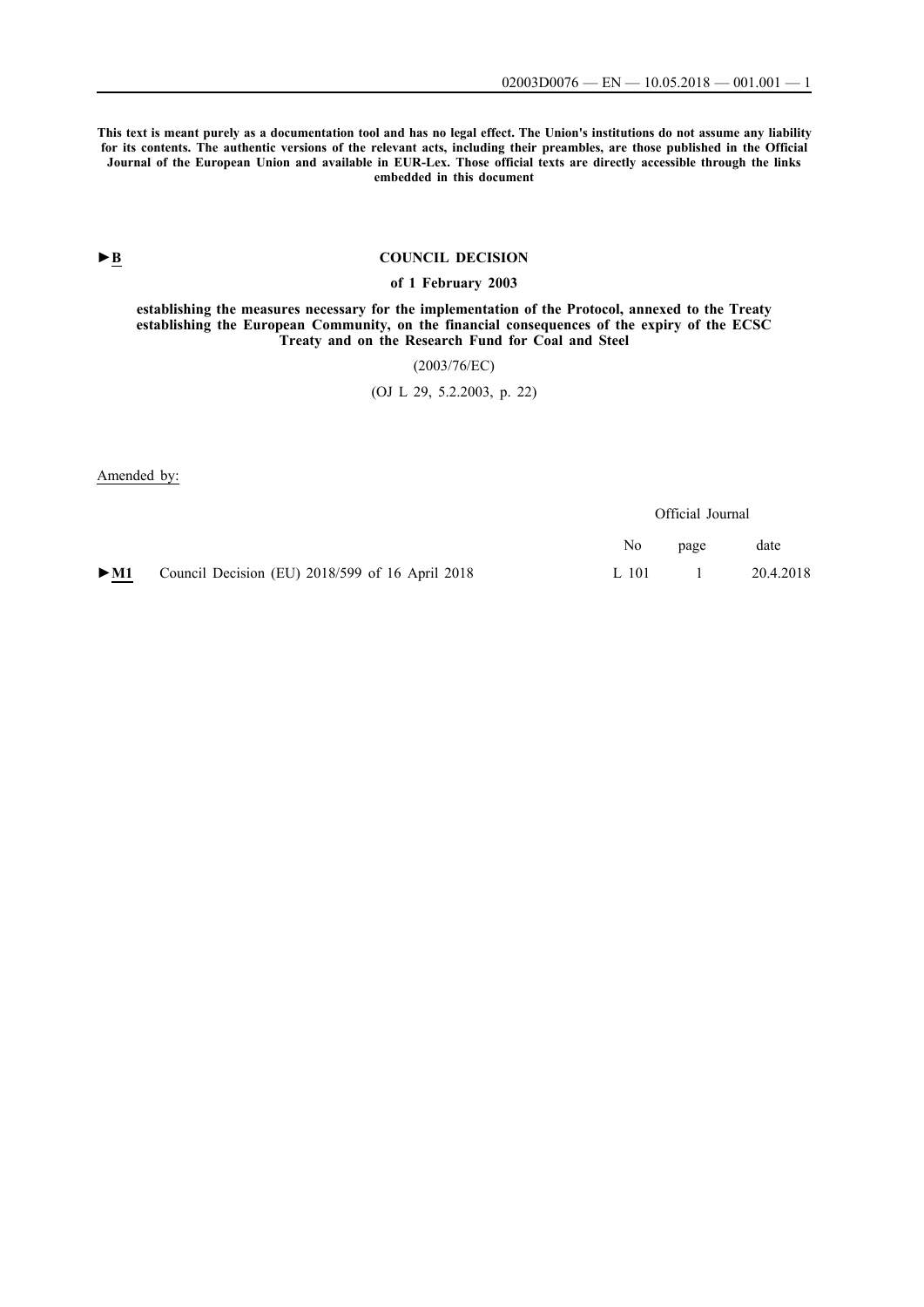### **COUNCIL DECISION**

#### **of 1 February 2003**

**establishing the measures necessary for the implementation of the Protocol, annexed to the Treaty establishing the European Community, on the financial consequences of the expiry of the ECSC Treaty and on the Research Fund for Coal and Steel**

#### (2003/76/EC)

## *Article 1*

1. The Commission shall be entrusted with winding-up the financial operations of the European Coal and Steel Community which are still in progress when the ECSC Treaty expires. Where an ECSC debtor defaults during the liquidation period, the resulting loss shall be charged first to the existing capital and then to the revenue of the current year. The Commission, before writing off any claim against an ECSC debtor in default, will exhaust all remedies including the call on guarantees (mortgages, cautions, bank guaranties or other). The Commission will reserve all possible actions in case that the debtor regains solvency.

2. The liquidation shall be conducted in accordance with the rules and procedures applying to these operations, with the Community institutions enjoying the existing powers and prerogatives provided for by the ECSC Treaty and secondary legislation in force on 23 July 2002.

#### *Article 2*

1. The assets shall be managed by the Commission in such a manner as to ensure a long-term return. The investment of the liquid assets should be aimed at the highest possible yield that is compatible with security.

2. The Council, acting by qualified majority on a proposal from the Commission and after consulting the European Parliament, shall adopt multiannual financial guidelines for management of the assets.

### *Article 3*

1. Each year a profit-and-loss account, balance sheet and financial report shall be drawn up to show, separately from the other financial operations of the remaining Communities, the liquidation operations provided for in Article 1 and the investment transactions under Article 2.

These financial statements shall be annexed to the financial statements drawn up by the Commission annually under Article 275 of the EC Treaty and the Financial Regulation applicable to the general budget of the European Communities.

2. The powers of the European Parliament, the Council and the Court of Auditors concerning control and discharge as set out in the Treaty establishing the European Community and in the Financial Regulation applicable to the general budget of the European Communities shall apply to the operations referred to in paragraph 1.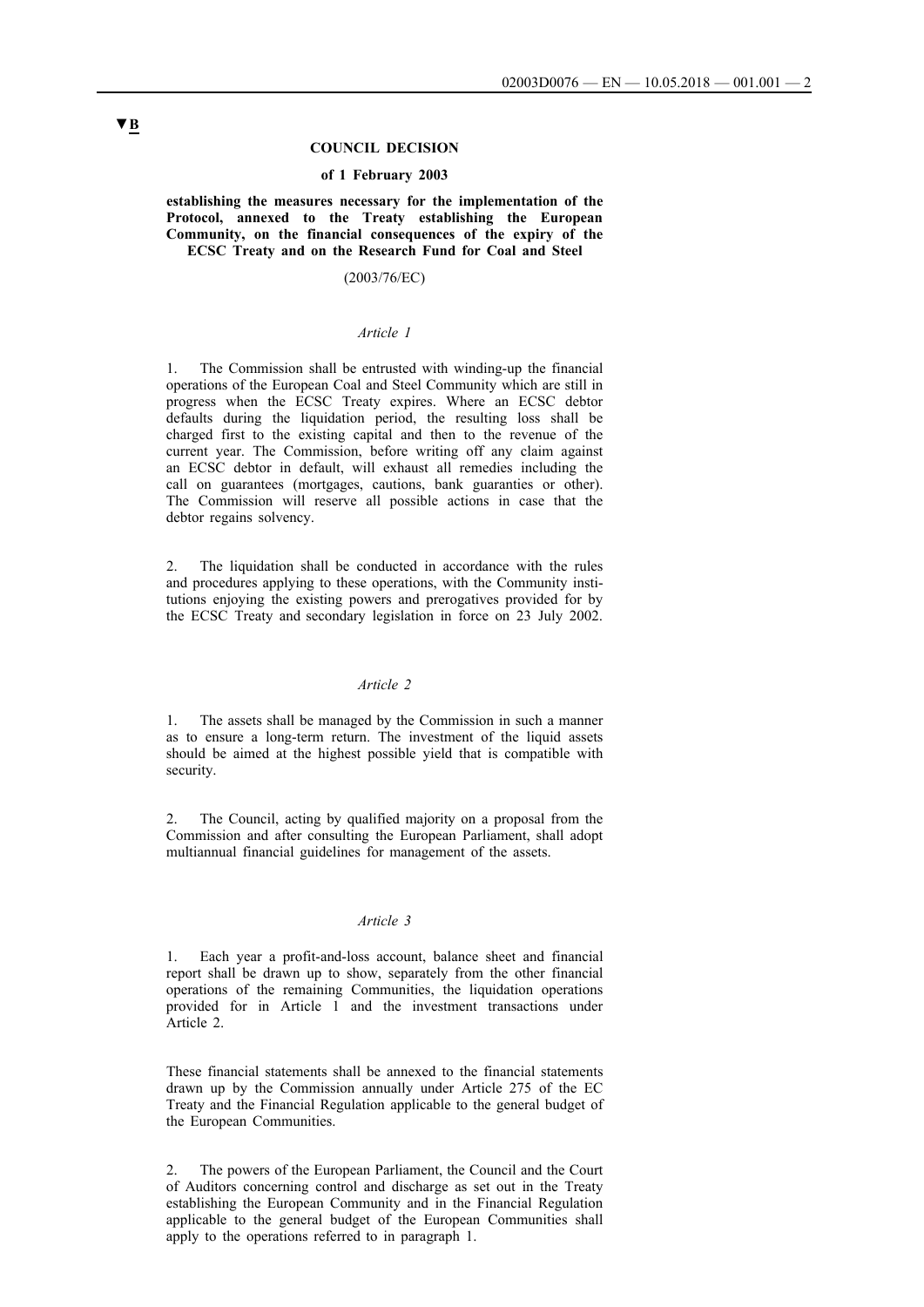#### *Article 4*

1. Net revenue from the investments provided for under Article 2 shall constitute revenue in the general budget of the European Union. This revenue shall be earmarked for a specific purpose, namely financing research projects in the sectors related to the coal and steel industry not covered by the Research Framework Programme. It shall form the Research Fund for Coal and Steel and shall be managed by the Commission.

2. The revenue referred to in paragraph 1 shall be distributed, 27,2 % being allocated to the coal-related research and 72.8 % to the steel-related research. Should it prove necessary, the Council, acting unanimously on a proposal from the Commission, shall modify the breakdown between coal-related research and steel-related research.

The multiannual technical guidelines for the programme shall be adopted by the Council acting by qualified majority on a proposal from the Commission and after consulting the European Parliament.

## **▼M1**

4. Unused revenue and appropriations deriving from this revenue still available on 31 December in any given year, as well as amounts recovered, shall be carried over automatically to the following year. Those appropriations may not be transferred to other budget items.

5. Budgetary appropriations corresponding to cancellations of commitments shall automatically lapse at the end of each financial year. Provisions for commitments released as a result of the cancellations shall be made available to the Research Fund for Coal and Steel.

### *Article 4a*

The amount corresponding to cancellations of commitments made since 24 July 2002 pursuant to Article 4(5) shall be made available to the Research Fund for Coal and Steel on 10 May 2018.

# **▼B**

## *Article 5*

1. Net revenue available to finance research projects for year n+2 shall be recorded in the balance sheet of the ECSC in liquidation of year n and, on completion of the liquidation, in the balance sheet of the Assets of the Research Fund for Coal and Steel.

2. In order to minimise fluctuations in research funding due to movements on the financial markets, a smoothing shall be effected and a provision made for a contingency. Details of the calculations for smoothing and determining the size of the contingency provision are contained in the Annex.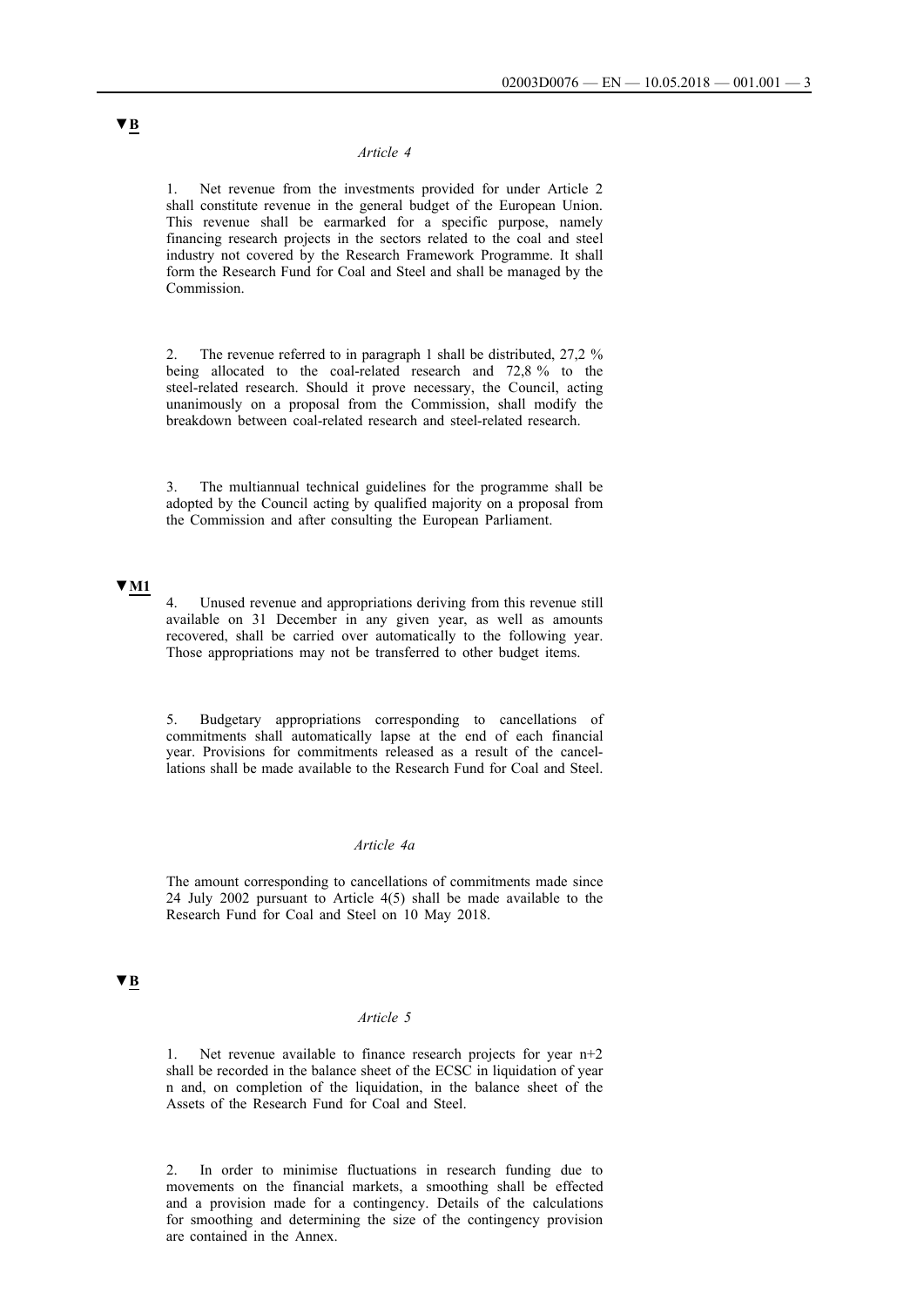## *Article 6*

Administrative expenditure resulting from liquidation, investment and management operations referred to in this Decision, corresponding to the expenditure laid down in Article 20 of the Treaty establishing a Single Council and a Single Commission of the European Communities of 8 April 1965, the amount of which was adjusted by the Council Decision of 21 November 1977, shall be met by the Commission from the general budget of the European Union.

### *Article 7*

The Commission shall determine the amount of the assets and liabilities of the ECSC in a balance sheet closed at 23 July 2002.

## *Article 8*

This Decision shall take effect on the day following that of its publication in the *Official Journal of the European Union*.

It shall apply from 24 July 2002.

## *Article 9*

This Decision is addressed to the Member States.